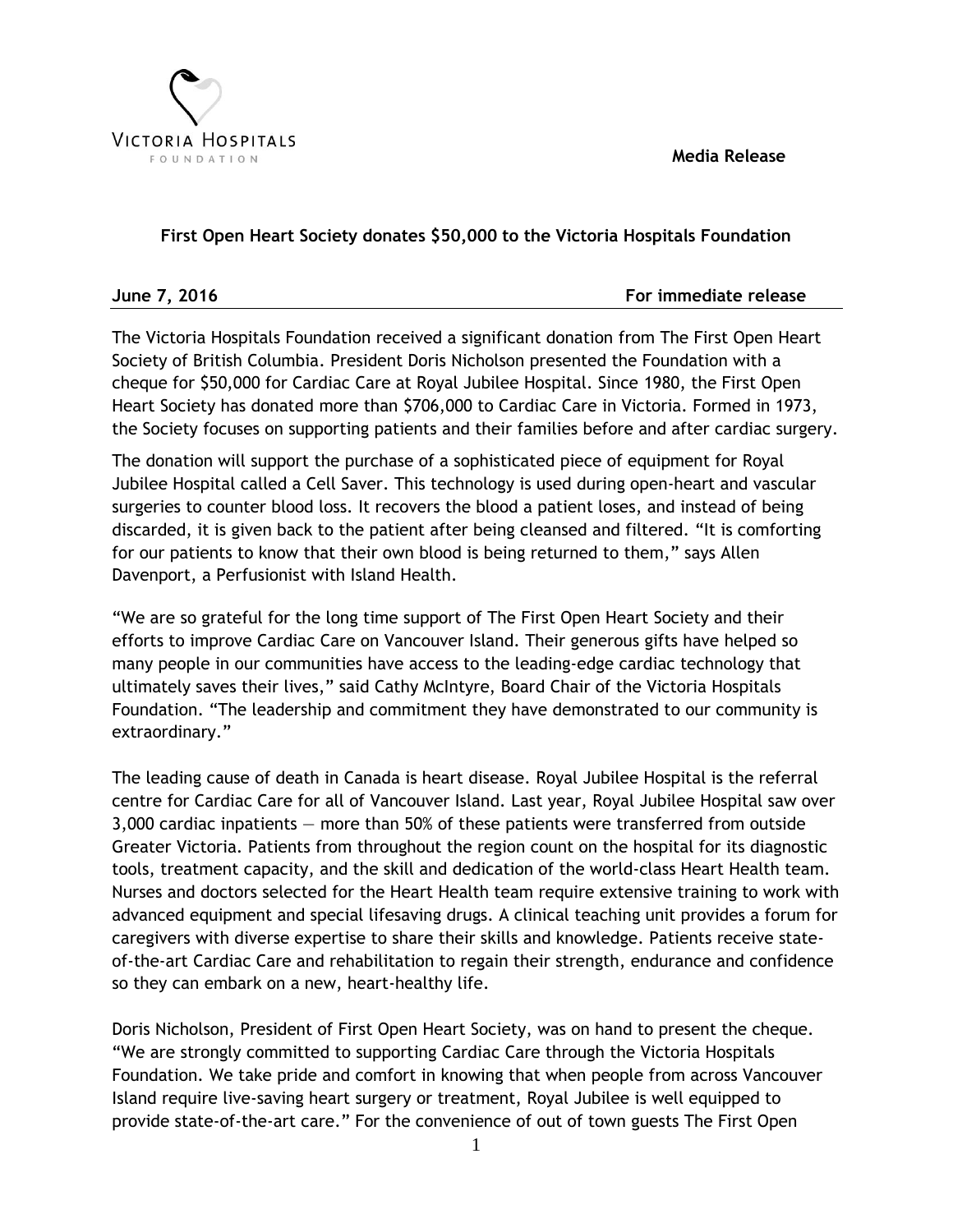Heart Society operates Heart House, a low-cost Bed and Breakfast within walking distance of Royal Jubilee Hospital.

-30-

## **Media Contact**

Susan Gee, Director of Development Victoria Hospitals Foundation 250-519-1750 (office) 250-893-1823 (cell) susan.gee@viha.ca

### **About the Victoria Hospitals Foundation**

The Victoria Hospitals Foundation works in partnership with the Vancouver Island Health Authority to enable donations to Vancouver Island's two largest and most comprehensive hospitals: the Royal Jubilee and the Victoria General. Last year, we raised nearly \$7 million for urgently needed medical equipment and special projects that help these two hospitals provide care to all 765,000 residents of Vancouver Island. Since 1989, the Victoria Hospitals Foundation has raised nearly \$114.5 million to benefit our hospitals. For more information, call the Foundation at 250-519-1750 or visit [www.victoriahf.ca.](http://www.victoriahf.ca/)

### **About First Open Heart Society of British Columbia**

The First Open Heart Society of British Columbia is a non-profit, volunteer organization formed in 1973 on the initiative of cardiologists and early heart surgery patients to function as a support group for patients awaiting and recovering from heart surgery, and their families. The idea was first conceived by Dr. W. Glenn Freisen, a former Victoria cardiologist. He suggested that both pre-op and post-op stress and trauma could be eased if those patients who were about to undergo surgery could talk to those who had "walked the path".

### **Background information on Cardiac Care at Royal Jubilee Hospital**

[Royal Jubilee Hospital](http://www.viha.ca/locations/royal_jubilee_hospital.htm) in Victoria is a Heart Health Centre of Excellence, caring for people from across the region. It is well known in Canada for providing leading interventional procedures, elder friendly initiatives, and outpatient rehabilitation programs/clinics. The diagnosis and treatment of patients with cardiovascular risk factors and disease consumes more resources than any other disease. Cardiac patients throughout the province may be referred to Royal Jubilee for treatments such as: openheart surgery, cardiac catheterization (angiograms), echocardiology, cardiac rehabilitation, heart function clinic services, electrophysiology services (involving the management of life-threatening arrhythmias), and the implantation of pacemakers and other devices.

Every year, the Heart Health program performs approximately 700 open-heart surgeries, 3,700 angiograms and angioplasties, 800 electrophysiology procedures and 900 cardiac device insertions. No other cardiology programs exist in the Island Health region, which